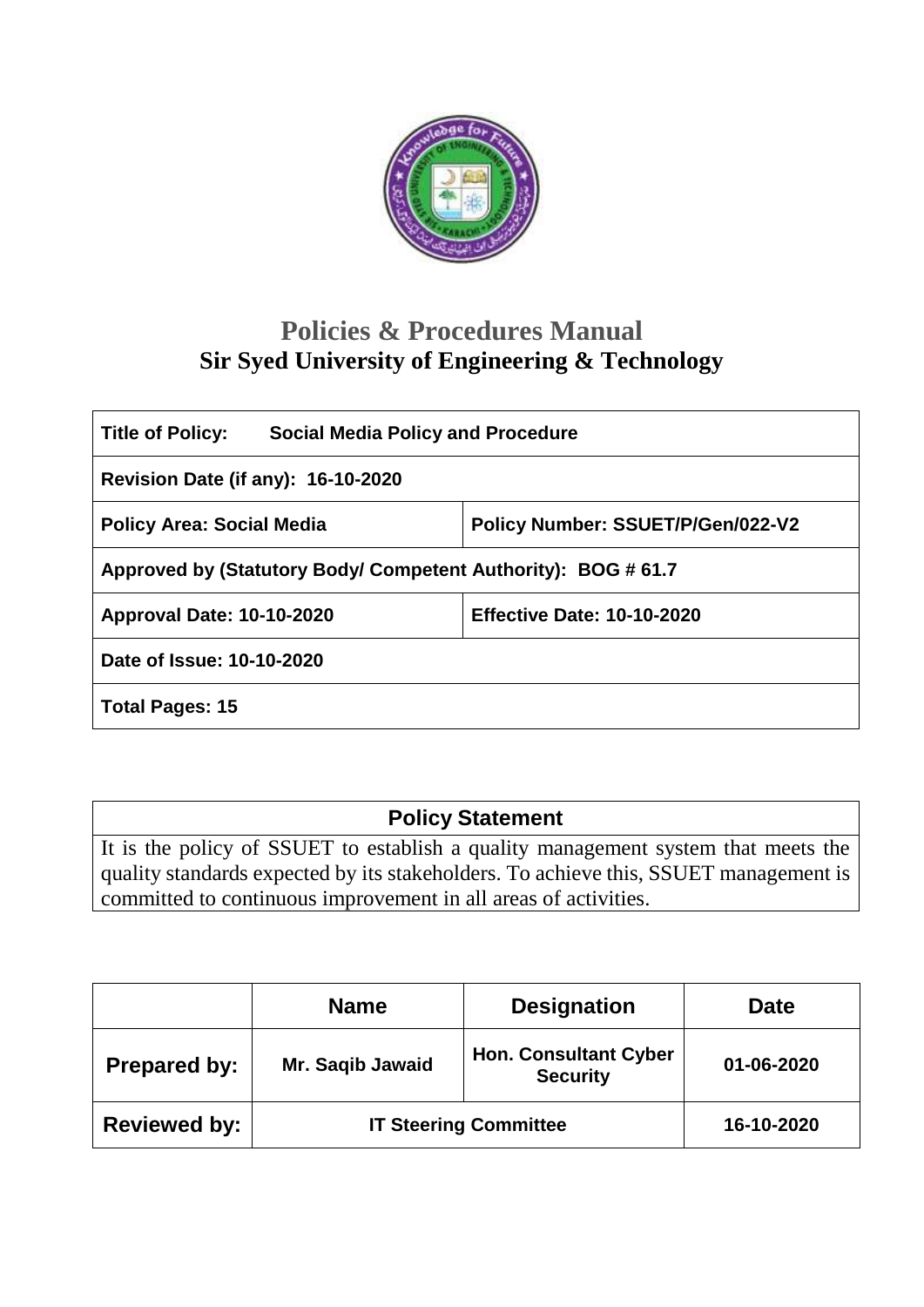## Table of Contents

| $\mathbf{1}$   | <b>PREAMBLE</b>                                     | 3                |
|----------------|-----------------------------------------------------|------------------|
| $\overline{2}$ | <b>INTRODUCTION</b>                                 | 3                |
| 2.1            | <b>Purpose and Scope</b>                            | 3                |
| 3              | <b>POLICY</b>                                       | 3                |
| 4              | APPROPRIATE USE AND AUTHORIZED USERS                | $\overline{4}$   |
| 5              | <b>RESPONSIBILITIES AND PRIVILEGES</b>              | $\overline{4}$   |
| 5.1            | <b>Responsible Use of Resources</b>                 | 5                |
| 5.2            | <b>Protection of Access Credentials</b>             | 5                |
| 5.3            | <b>Information Stewardship</b>                      | 6                |
| 5.4            | <b>Antivirus/Spyware Software</b>                   | 6                |
| 5.5            | <b>Security Incident Response</b>                   | 6                |
| 5.6            | <b>Freedom of Expression</b>                        | 6                |
| 5.7            | <b>Privacy</b>                                      | $\overline{7}$   |
| 5.8            | <b>Ownership of Intellectual Works</b>              | $\overline{7}$   |
| 5.9            | <b>Social Media</b>                                 | 7                |
|                | Guidelines<br>5.9.1                                 | $\overline{7}$   |
|                | 5.9.2<br>For everyone in the SSUET community        | 8                |
|                | 5.9.2.1 Be respectful                               | 8                |
|                | 5.9.2.2 Be authentic                                | 8                |
|                | 5.9.2.3 Be engaged<br>5.9.2.4 Be aware              | 8<br>8           |
|                | For those representing SSUET entities<br>5.9.3      | 8                |
|                | 5.9.3.1 Be on-brand                                 | 8                |
|                | 5.9.3.2 Be prepared                                 | $\boldsymbol{9}$ |
|                | 5.9.3.3 Be accurate                                 | $9\,$            |
|                | 5.9.3.4 Be responsive                               | $\boldsymbol{9}$ |
|                | 5.9.3.5 Be good                                     | $\boldsymbol{9}$ |
|                | 5.9.3.6 Be safe                                     | $\overline{9}$   |
|                | 5.9.3.7 Be data-driven                              | 10               |
|                | 5.9.3.8 Ask for help                                | 10               |
|                | 5.9.3.9 Groups, Pages, Blogs and other Social Media | 10               |
|                | 5.9.3.10Be Honest and Loyal                         | 10               |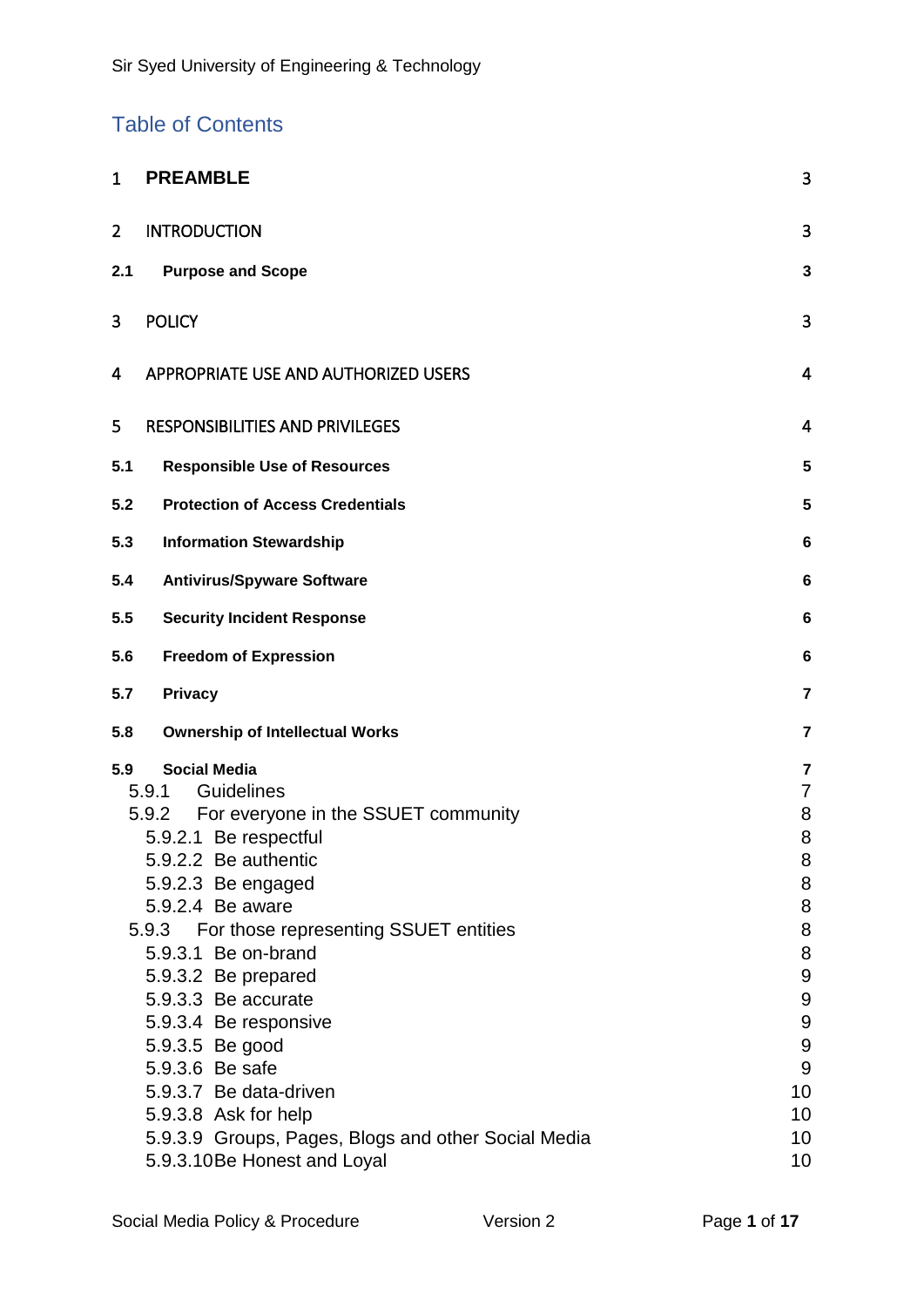| 6              | <b>PROHIBITIONS</b>                                                                                                                | 10                         |
|----------------|------------------------------------------------------------------------------------------------------------------------------------|----------------------------|
| 6.1            | <b>Conduct and Misbehavior</b>                                                                                                     | 11                         |
| 6.2            | <b>Unauthorized Access</b><br>6.2.1<br><b>Privileged Access</b>                                                                    | 11<br>12                   |
| 6.3            | <b>Intellectual Property</b><br>6.3.1<br>Copyright<br>Software<br>6.3.2<br>6.3.3 Entertainment                                     | 12<br>12<br>13<br>13       |
| 6.4            | <b>Personal Use</b>                                                                                                                | 13                         |
| 6.5            | <b>Misrepresentation</b>                                                                                                           | 14                         |
| 7 <sup>1</sup> | PERSONAL DEVICES                                                                                                                   | 14                         |
| 7.1            | <b>Acceptable Use</b><br>7.1.1 Devices and Support<br>7.1.2 Reimbursement<br>7.1.3 Security<br>7.1.4 Risks/Liabilities/Disclaimers | 14<br>15<br>15<br>15<br>16 |
| 8              | <b>RELATIONSHIP TO OTHER POLICIES</b>                                                                                              | 17                         |
| 9              | <b>REPORTING VIOLATIONS</b>                                                                                                        | 17                         |
|                | 10 ENFORCEMENT AND SANCTIONS                                                                                                       | 17                         |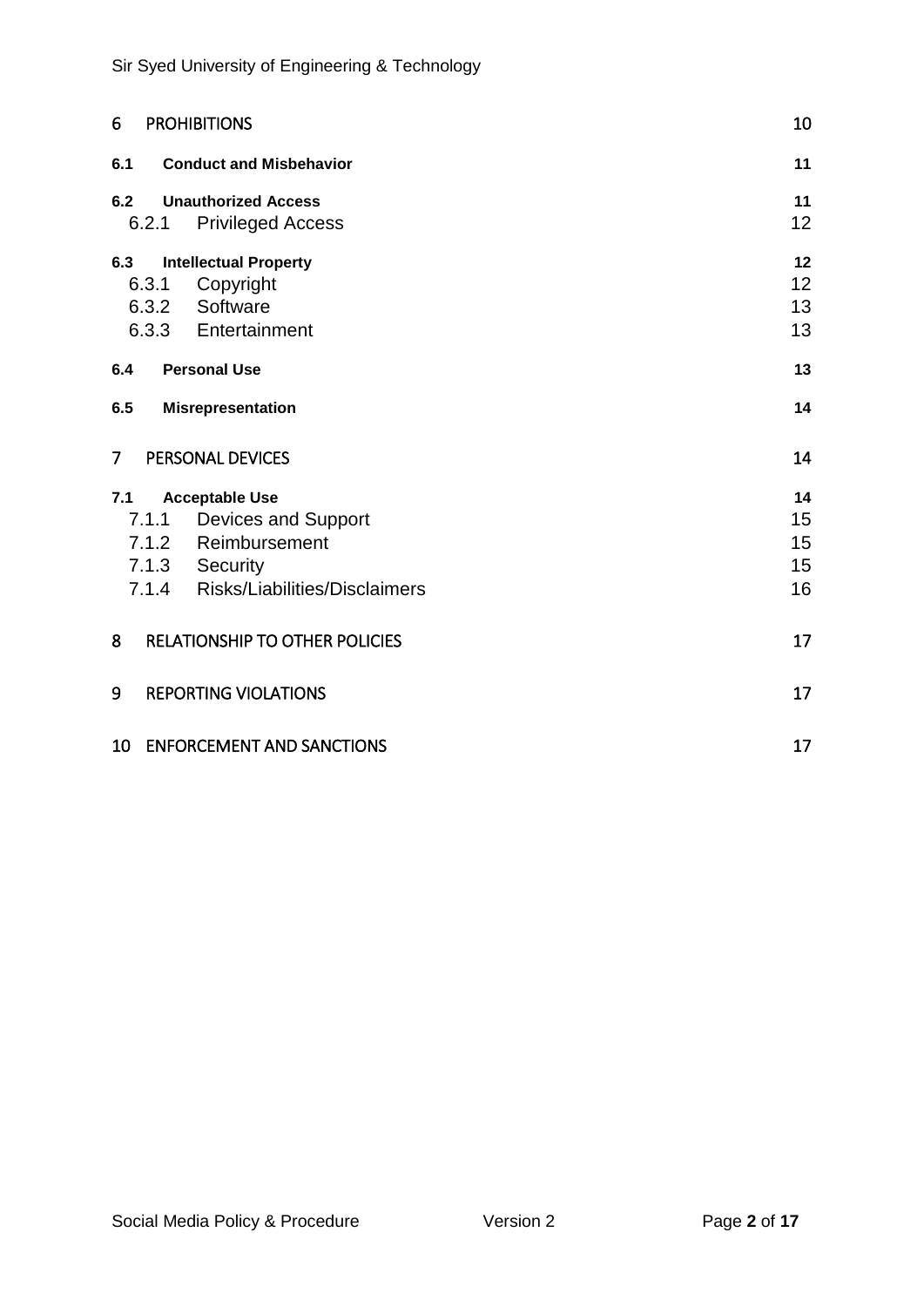## **Social Media Policy & Procedure**

### <span id="page-3-0"></span>**1 Preamble**

The social media policy and procedure version 1 was approved in 61<sup>th</sup> BOG (item number 61.7) on 10-10-2020. On the advice of legal advisor of SSUET some modifications were made in version 1 which are written in this document as version 2.

### <span id="page-3-1"></span>**2 Introduction**

Cyber citizenship refers to what it means to be a participant in the online or cyber community or be a user of information networks and their resources. The privilege of accessing and using SSUET's information resources, systems, and networks includes certain responsibilities and obligations. It is subject to University policy and the laws and regulations of the nation. It is also subject to a set of core University values that honour principals of ethics, academic integrity, academic freedom, and other community standards.

#### <span id="page-3-2"></span>2.1 Purpose and Scope

This policy describes the rights, privileges, responsibilities, and obligations of the SSUET community with respect to the use of SSUET's network and its information resources and services (whether owned by SSUET or provided via SSUET's relationship with a third party) and concerning participation in the cyber community of the Internet. It is the overarching SSUET policy for cyber citizenship. Unit-level policies, procedures, guidelines, and agreements must be consistent with the tenets of this policy; units may supplement, but not relax nor contradict, the restrictions, responsibilities, and obligations established herein.

The policy applies to all faculty and staff members and all university students, individually or as groups where appropriate. It also applies to all others to whom access to the SSUET network or information resources and services is granted.

#### <span id="page-3-3"></span>**3 Policy**

SSUET's network and its information resources and services (hereafter referred to as SSUET information systems) serve the University's education and research missions and facilitate its business functions. Individuals and groups are granted access to SSUET information systems to further those purposes.

The remainder of this policy describes, in general terms, who may be authorized to use SSUET information systems and what latitude those authorized may have, again in general terms, as to what are and what are not permitted activities. Conditions of Use and similar policy statements may further restrict what may be allowed for specific SSUET information systems.

Information technology and its use are ever-evolving, so no policy such as this can anticipate every possible contingency, nuance, or future development. Instead, this policy will rely on general principles of ethical behaviour and good citizenship in its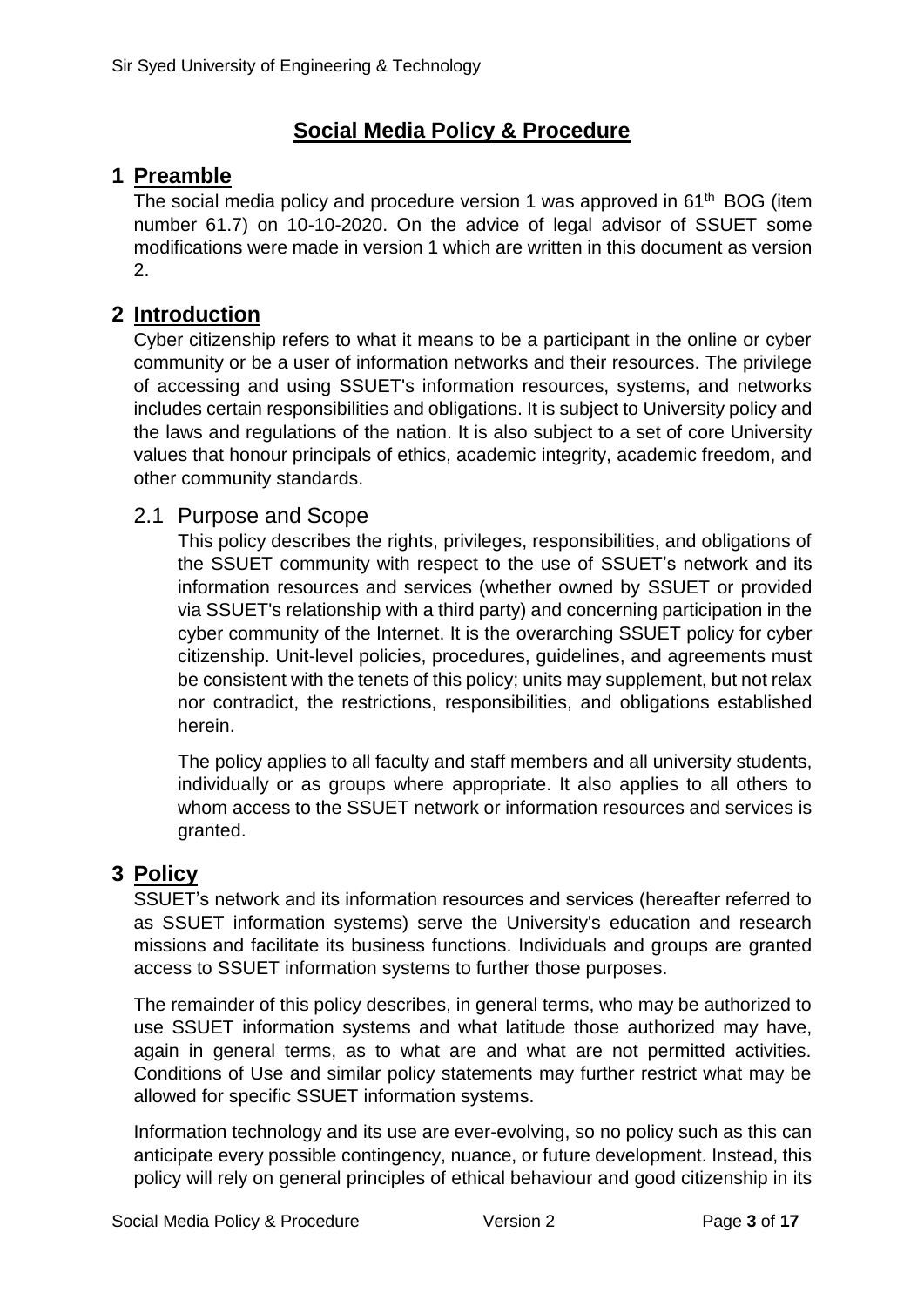application to unanticipated situations. Director IT has the authority to adjudicate disputes in the interpretation of this policy.

## <span id="page-4-0"></span>**4 Appropriate Use and Authorized Users**

Appropriate use should always be ethical, reflect academic integrity and other community standards, show restraint in the consumption of shared resources, and comply with SSUET's policies and government laws and regulations. It should demonstrate respect for intellectual property, ownership of data; system security mechanisms; and individuals' rights to privacy and freedom from intimidation, discrimination, harassment, and unwarranted annoyance. Appropriate use of SSUET information systems includes instruction, independent study, authorized research, independent research, communication, and official work of the offices, units, recognized student and campus organizations, and agencies of the University.

Appropriate use may be further defined by Conditions of Use or similar statements for specific elements of SSUET information systems. Who may be authorized to use SSUET information systems depends on the characteristics and purpose of the resource or service. Some, by their very nature, are intended for use by anyone without specific authorization (such as the SSUET web site). Others (e.g., SSUET's email service) are provided to all the members of the SSUET community (faculty, staff, and students). In contrast, others are still restricted to a specific subset of the community (for example, a departmental file server).

The Director IT is vested with the overall authority to authorize the use of SSUET information systems and its conditions. Those who are authorized must be:

- (1) current faculty members, staff, and students of the University
- (2) others whose use is consistent with the University's mission and whose usage does not interfere with others' access to resources.

For resources and services managed at the unit level, the Director IT may delegate responsibility to the managing unit, both for defining appropriate use and designating authorized users. In all cases, though, both the authorization and the conditions of use must be consistent with the education, research, and service mission of the University, and be consistent with this policy.

## <span id="page-4-1"></span>**5 Responsibilities and Privileges**

Each campus community member is accountable for his or her actions as a condition of continued membership in the community. The interplay of privileges and responsibilities engenders the trust and intellectual freedom that form the heart of our community. To maintain this trust and freedom, each person must develop the skills necessary to be an active and contributing member of the community.

Authorized users must fulfill certain obligations as part of and in their use of SSUET information systems. Similarly, there are fundamental privileges common in the academic community, several with counterparts in the cyber world. These responsibilities and privileges are found in the following non-exhausted list, but it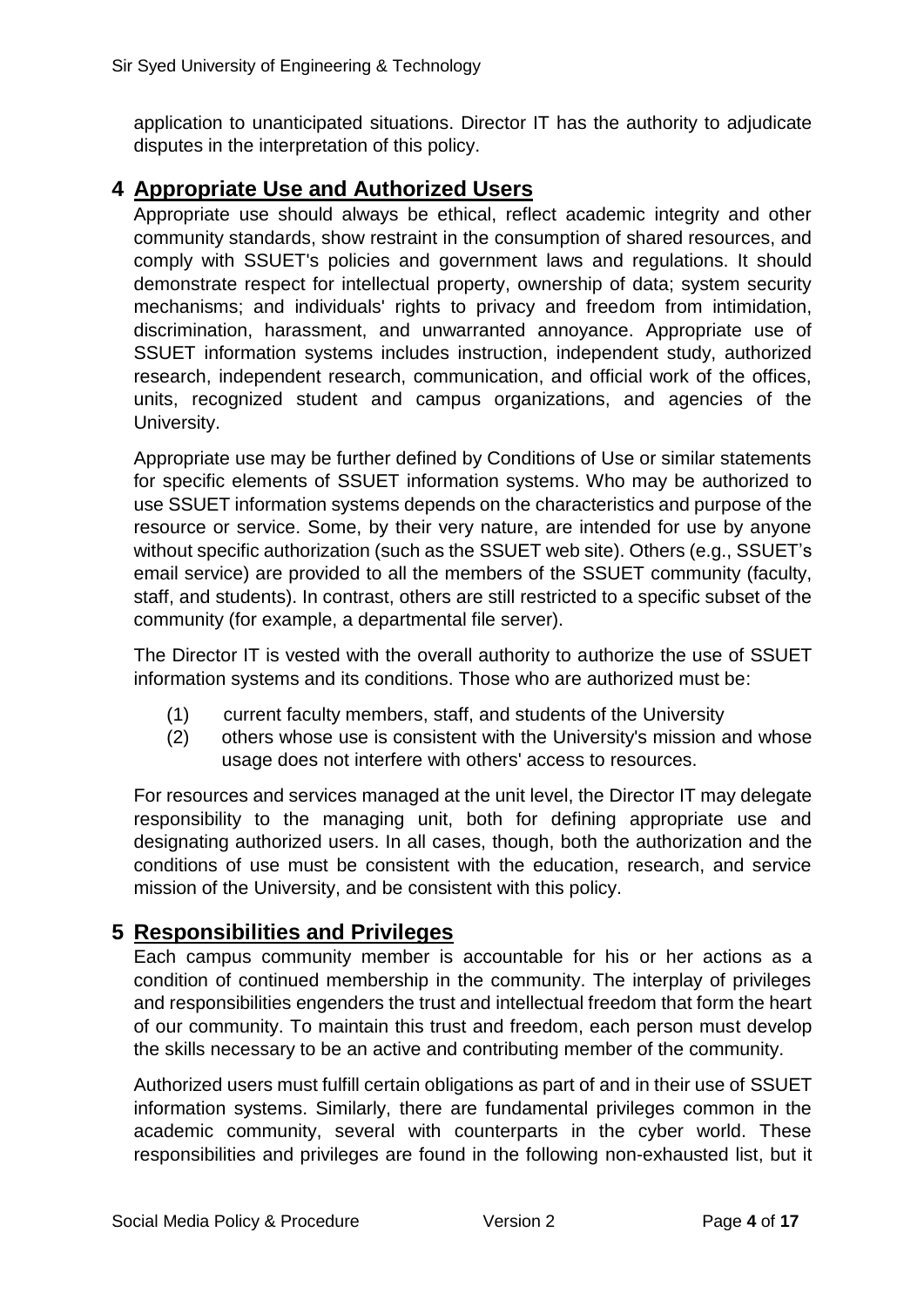must be understood that no privilege is absolute nor without limitation. Additional detail and clarity, where appropriate, appear in subsections after the list.

- a) Authorized users of SSUET information systems must be mindful of the impact their use may have on others with a legitimate interest in using SSUET information systems.
- b) Authorized users of SSUET information systems must protect the authentication credentials they use when accessing SSUET information systems.
- c) Authorized users of SSUET information systems must be responsible stewards of the resources to which they have access.
- d) Authorized users of SSUET information systems are responsible for the proper maintenance, security, and compatibility of their devices connected to the SSUET network or used to access SSUET information systems.
- e) Authorized users of SSUET information systems must report any cybersecurity event through the appropriate SSUET channels and cooperate in any investigations.
- f) Principles of academic freedom extend to the use of SSUET information systems by authorized users.
- g) Principles of expectation of privacy extend to the use of SSUET information systems by authorized users.
- h) Principles of ownership for intellectual work products extend to the use of SSUET information systems by authorized users.
- i) Individuals must abide by reasonable administrative directives issued by SSUET from time to time concerning the access or use of SSUET information systems.

#### <span id="page-5-0"></span>5.1 Responsible Use of Resources

The use of SSUET information systems must be consistent with the University's mission and values and comply with the normal standards of civil, ethical, and legal behaviour. SSUET information systems are assets shared by the SSUET community. As such, individuals should be mindful of the impact their activities may have on others and their use of information resources. Individuals must be respectful of the finite capacity of the resources and refrain from consuming excessive amounts of network bandwidth or other system utilities. Incidental personal use, including recreational, is permitted provided it does not impede the legitimate activities of others and is not otherwise prohibited by the unit in control of the resource.

## <span id="page-5-1"></span>5.2Protection of Access Credentials

The use of SSUET information systems granted to an authorized user is for that person's sole use. Generally, access credentials (e.g., user identifier and password) are needed to identify the authorized user and enable access to the resource. Authorized users are responsible for the security of their access credentials. Access credentials must not be shared with others under any circumstances whatsoever.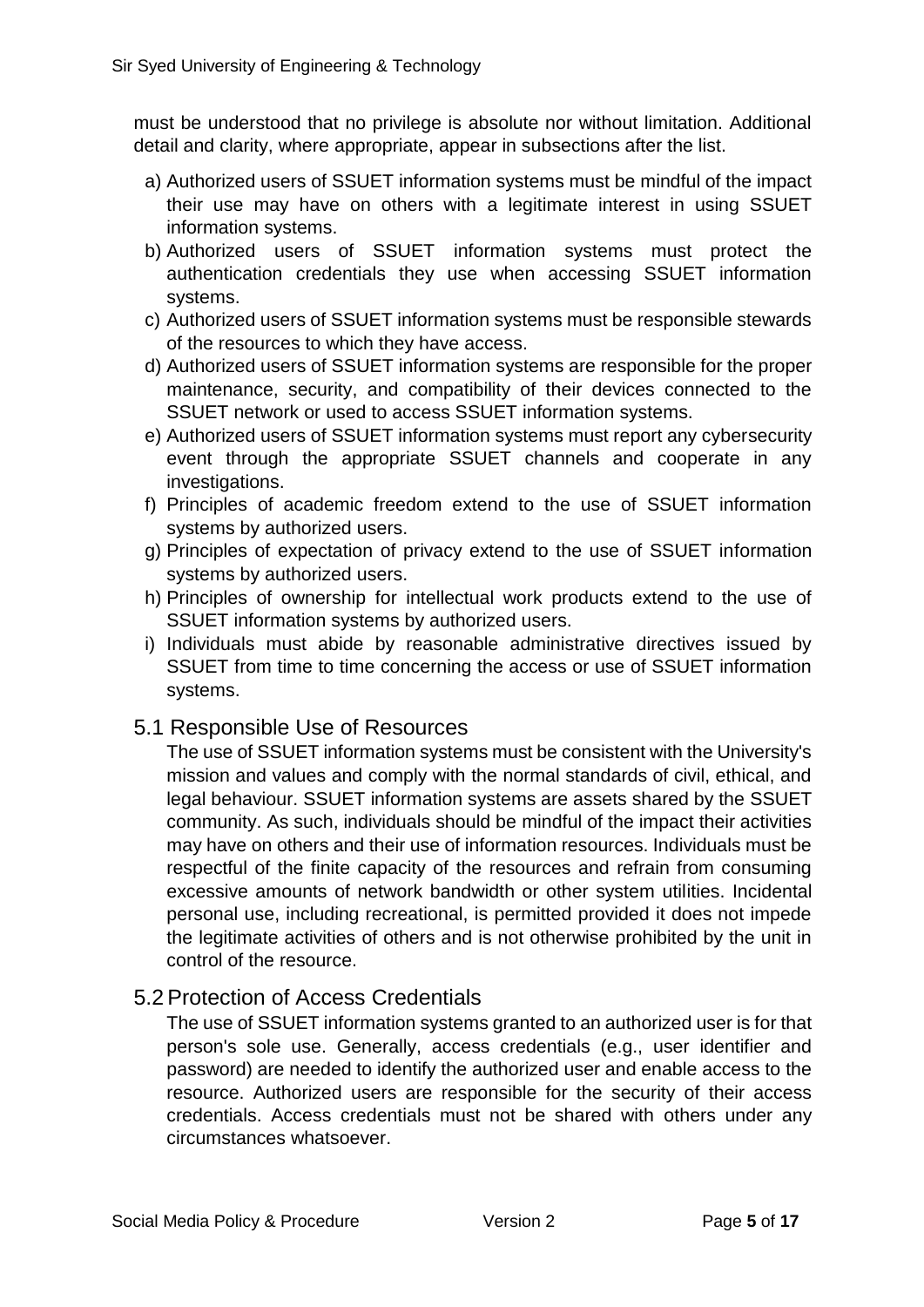#### <span id="page-6-0"></span>5.3 Information Stewardship

Authorized users of SSUET information systems may, as part of their authorized use, have access to information resources belonging to SSUET or others. The use of the information must be limited to what is authorized. In addition, the authorized user must not handle the information in a way that puts it at risk of alteration or deletion or exposure to others not authorized to access the information.

Moreover, even when confidential information is exposed inadvertently, individuals should respect the confidentiality the information warrants.

#### <span id="page-6-1"></span>5.4Antivirus/Spyware Software

Devices connected to the SSUET network or used to access SSUET information systems should be compatible with the purpose and capabilities of the SSUET information systems and should have their software components well-maintained. Devices with unsupported operating systems or application software, or lacking applicable security patches, are vulnerable to cyberattacks. They put themselves at risk of a data breach or worse; they also put the rest of SSUET's network at risk of a data breach or worse.

Individuals are responsible for devices they use to access SSUET information systems, and for devices they connect to SSUET's network. Devices that are not compatible with the SSUET information systems' capabilities or its purpose or that are improperly maintained or that show signs of compromise from a cyberattack may be isolated from the rest of the SSUET network or removed from the network entirely and denied access to SSUET information systems.

#### <span id="page-6-2"></span>5.5Security Incident Response

Cyberspace is an astoundingly rich resource of information, products, and services. It is also astoundingly hostile to unsuspecting people and equipment. Attacks attempting to exploit vulnerable computer systems or to lure individuals into scams or frauds are continual. No amount of due-diligence can protect everything that needs to be protected all the time. Now and then, an attempt will succeed.

Individuals are obligated to report all suspected security incidents immediately without any delay. An investigation may be required to assess the impact of the suspected incident; individuals are required to assist with any such investigation.

Through his or her Information Security Office, the Director IT is responsible for promulgating procedures for responding to security incidents.

#### <span id="page-6-3"></span>5.6Freedom of Expression

In keeping with its long tradition of academic freedom, SSUET supports free inquiry and expression in the use of SSUET information systems. SSUET, however, reserves the right to take action against or deny access to its facilities to those whose use is not consonant with the purposes of the University or infringes on others' rights.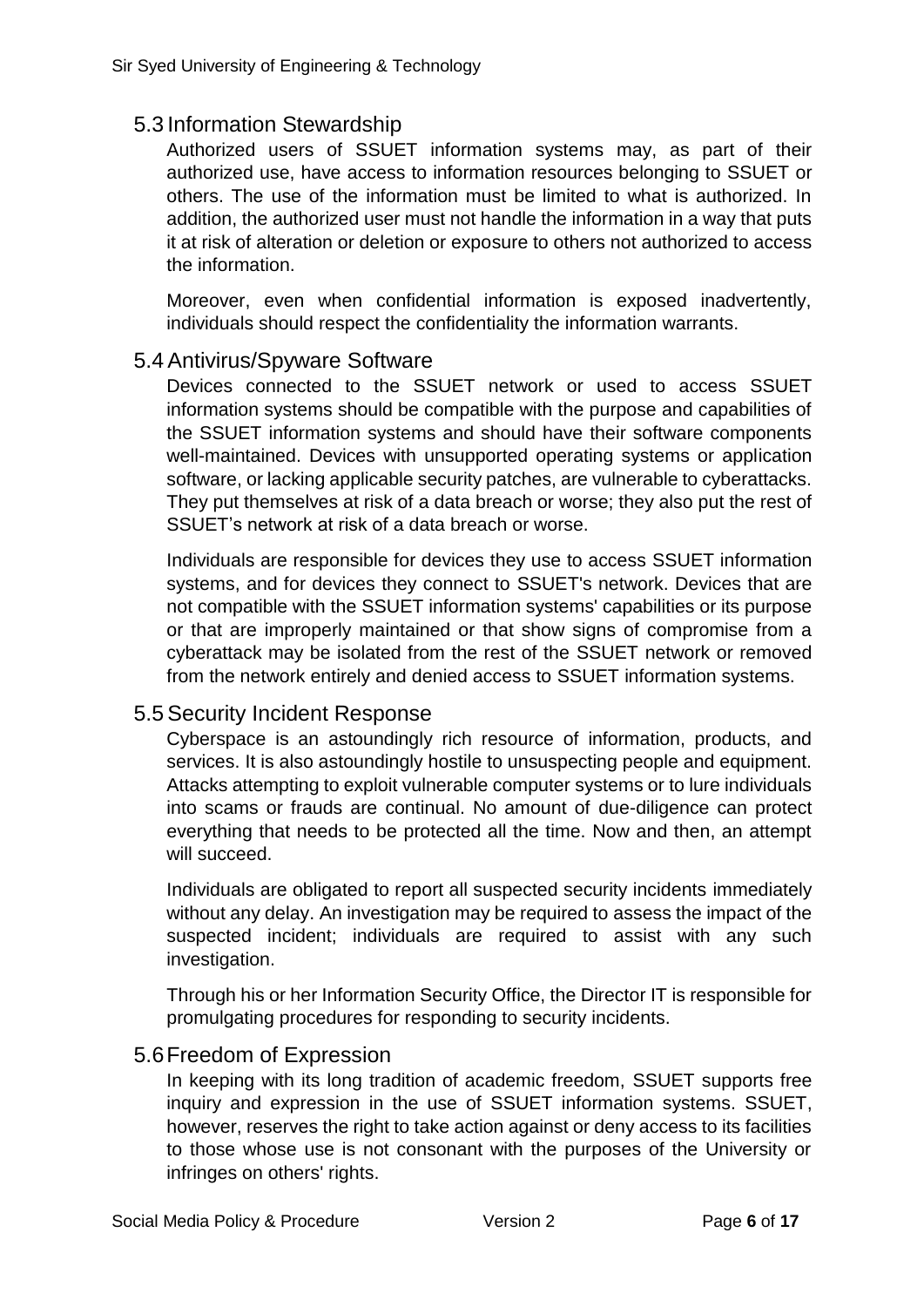#### <span id="page-7-0"></span>5.7Privacy

SSUET acknowledges that privacy is an important value for educational institutions. Creative, innovative, and risky thought and scholarship and academic accomplishment depend on interacting in a communication context in which individuals feel free to express and transmit their opinions and ideas.

Thus, SSUET extends to its authorized users a reasonable expectation of privacy in their activities using SSUET information systems. However, everyone should recognize that privacy cannot be guaranteed, even when it is intended. While SSUET does not monitor individual authorized users' online activities, personal privacy may be compromised in an unintentional, incidental way during routine information system operation or maintenance, and it may be infringed in a more deliberate way when so authorized with a cause.

SSUET may access or disclose activity log records for an individual or group using SSUET information systems or the information files or communications stored on or transmitted by SSUET information systems

- (1) when there is reason to believe SSUET policy has been violated
- (2) to preserve SSUET rights and assets
- (3) when compelled by legal process. The determination is made by the Vice-Chancellor with the concurrence of the Registrar and/or the Director IT.

#### <span id="page-7-1"></span>5.8Ownership of Intellectual Works

Individuals creating intellectual works using SSUET information systems, including but not limited to software, should consult The SSUET Intellectual Property Policy.

#### <span id="page-7-2"></span>5.9Social Media

Interactive computer-mediated technologies that facilitate the creation and sharing of information, ideas, and other forms of expression via virtual communities and networks.

Social media platforms include Facebook, Twitter, Instagram, LinkedIn, Reddit, and many others.

#### <span id="page-7-3"></span>5.9.1 Guidelines

SSUET's social media guidelines are set forth to serve as a touchstone to help all SSUET community members who use social media to promote the University's work and culture. These guidelines are intended to be considered together with and do not replace existing policies or procedures.

For those members of the SSUET community who manage or maintain social media accounts specifically to represent SSUET entities (such as academic or administrative units, labs, or clubs), there are additional expectations of you and additional resources available to you.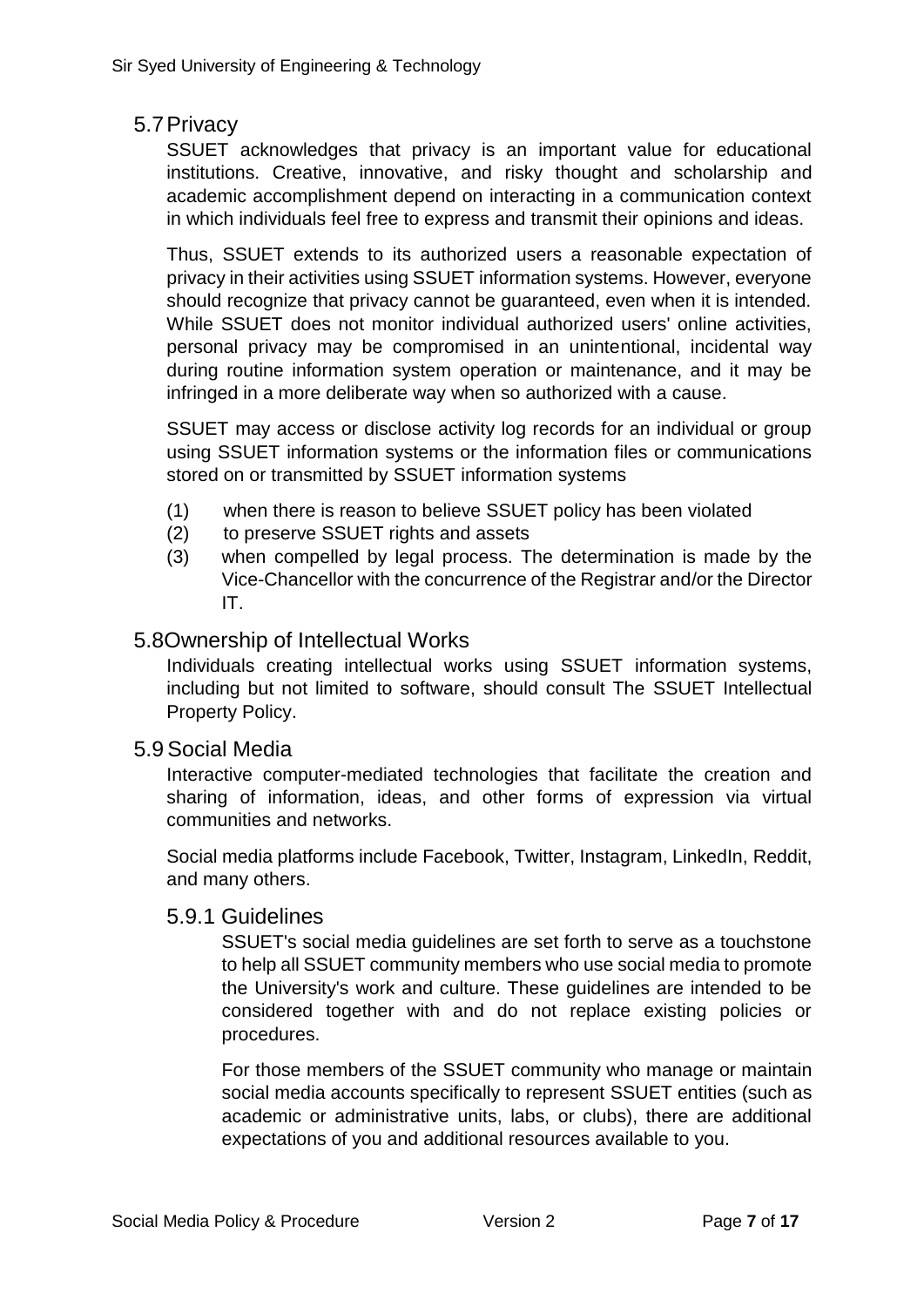### <span id="page-8-1"></span><span id="page-8-0"></span>5.9.2 For everyone in the SSUET community

#### 5.9.2.1 Be respectful

Positive and negative content are legitimate parts of any conversation. It's okay to accept the good and bad, but not the ugly. Know your audience and consider how your post could affect them -- before you post. And don't tell other people's personal information or information you have obtained in confidence or violate their intellectual property rights. Make sure you understand SSUET's policies on electronic resources, harassment, etc.

Always keep in mind SSUET's Honor Code, which states that "no member of the SSUET community shall take unfair advantage of any other member of any community."

#### <span id="page-8-2"></span>5.9.2.2 Be authentic

Represent yourself accurately and be transparent about your role at SSUET if it pertains. Admit when you make mistakes and correct inaccurate information. Consider that you are in an academic environment.

#### <span id="page-8-3"></span>5.9.2.3 Be engaged

Social media provides a place to foster community and conversation – be part of that!

#### <span id="page-8-4"></span>5.9.2.4 Be aware

Social media is "real life." How you behave and communicate should be no different than you would via email, public speech, classroom lecture, conversation with friends, or a poster on a wall. Anything considered inappropriate offline is likely also inappropriate online. When in doubt about whether to share or not, it's better to be safe than sorry. Publishing on a social network is still publishing  $-$  if you don't want something shared rapidly with the world, better not to post online.

#### <span id="page-8-6"></span><span id="page-8-5"></span>5.9.3 For those representing SSUET entities

#### 5.9.3.1 Be on-brand

Remember that you are representing your organization as well as the University. Members of the SSUET community must not represent their personal opinions as approved or endorsed by the University. The SSUET name and representative symbols must not be used to endorse or support any idea, product, private business, cause, or political candidate.

Ensure that anyone following your account knows who you represent. We discourage individuals from using personal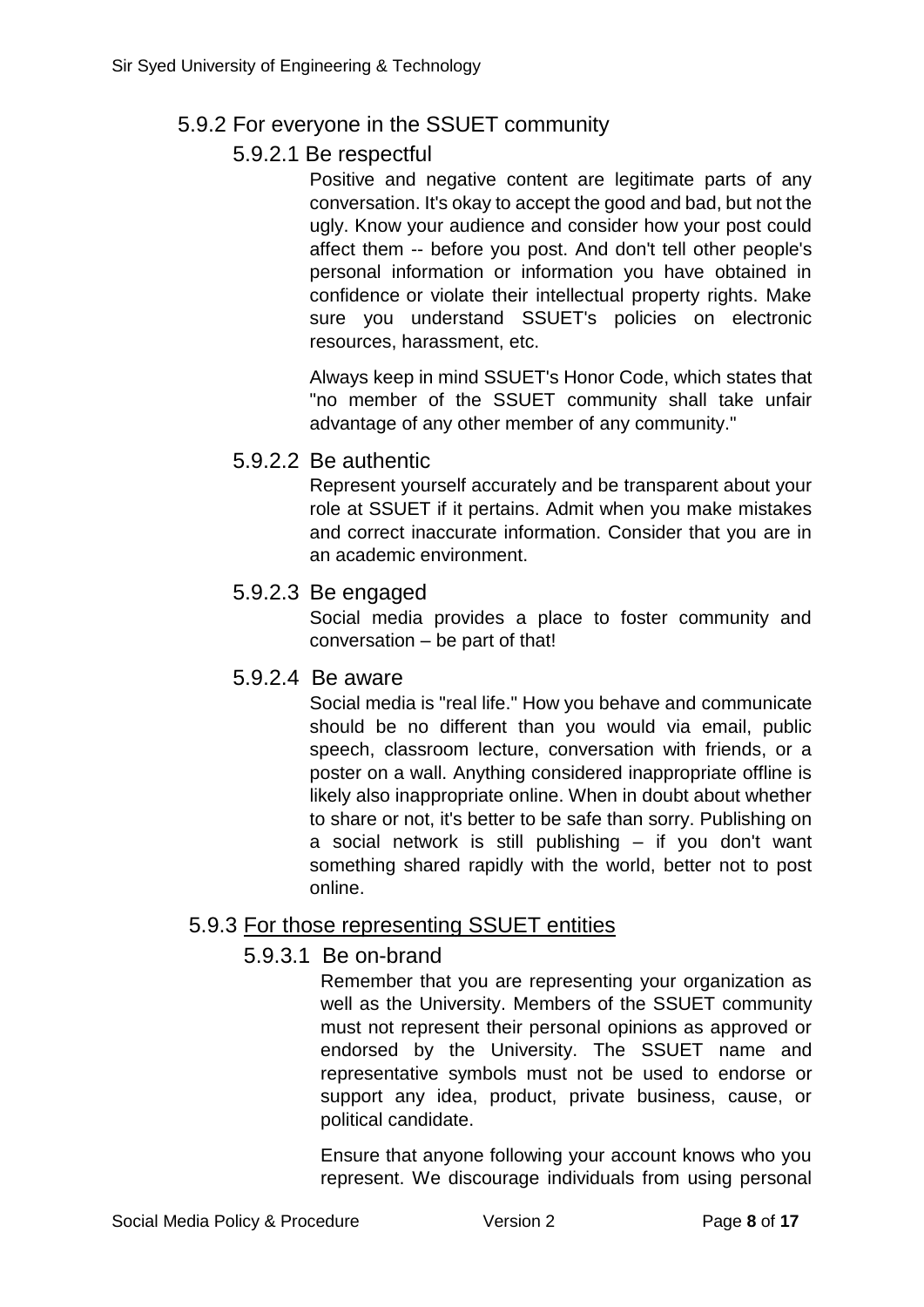accounts as representatives for a division or unit, knowing that people's roles with the University may change or cease.

If you are posting from a personal account and identify yourself as being associated with SSUET, please include a disclaimer in your bio/profile that clearly states "*the opinions represented here are my own, not those of SSUET*."

Please ensure that you are following the most up-to-date editorial style guidelines and Brand Identity Guide.

#### <span id="page-9-0"></span>5.9.3.2 Be prepared

Plan your strategy before launching a new account or campaign – reach out to the Marketing Department and the Registrar's Office for help if you need it. Prepare your comment policy and community guidelines before you need them. Ensure at least two SSUET employees have up-todate access credentials for any account.

<span id="page-9-1"></span>5.9.3.3 Be accurate

If you can't validate it, don't post it.

#### <span id="page-9-2"></span>5.9.3.4 Be responsive

If you maintain an account representing the institution, you are a customer service representative for the brand. Reply to questions, even if the answer is basic, such as "*we encourage you to review the information available on ssuet.edu.pk*" or "*we encourage you to reach out to SSUET for the answer to your question*." You are also expected to moderate comments actively (when/where applicable) that may be in violation of the host site's terms or which may be seen as or are otherwise inappropriate in any manner whatsoever.

#### <span id="page-9-3"></span>5.9.3.5 Be good

Ensure you are aware of and adhering to the terms and conditions set forth by any social network you choose to employ. Be responsible for understanding the basics of copyright law and ensuring you behave legally and ethically regarding other people's work. Obtain permission before posting a photo of someone.

#### <span id="page-9-4"></span>5.9.3.6 Be safe

Ensure you are following best practices for safe computing and routinely checking your accounts for any evidence of intrusion.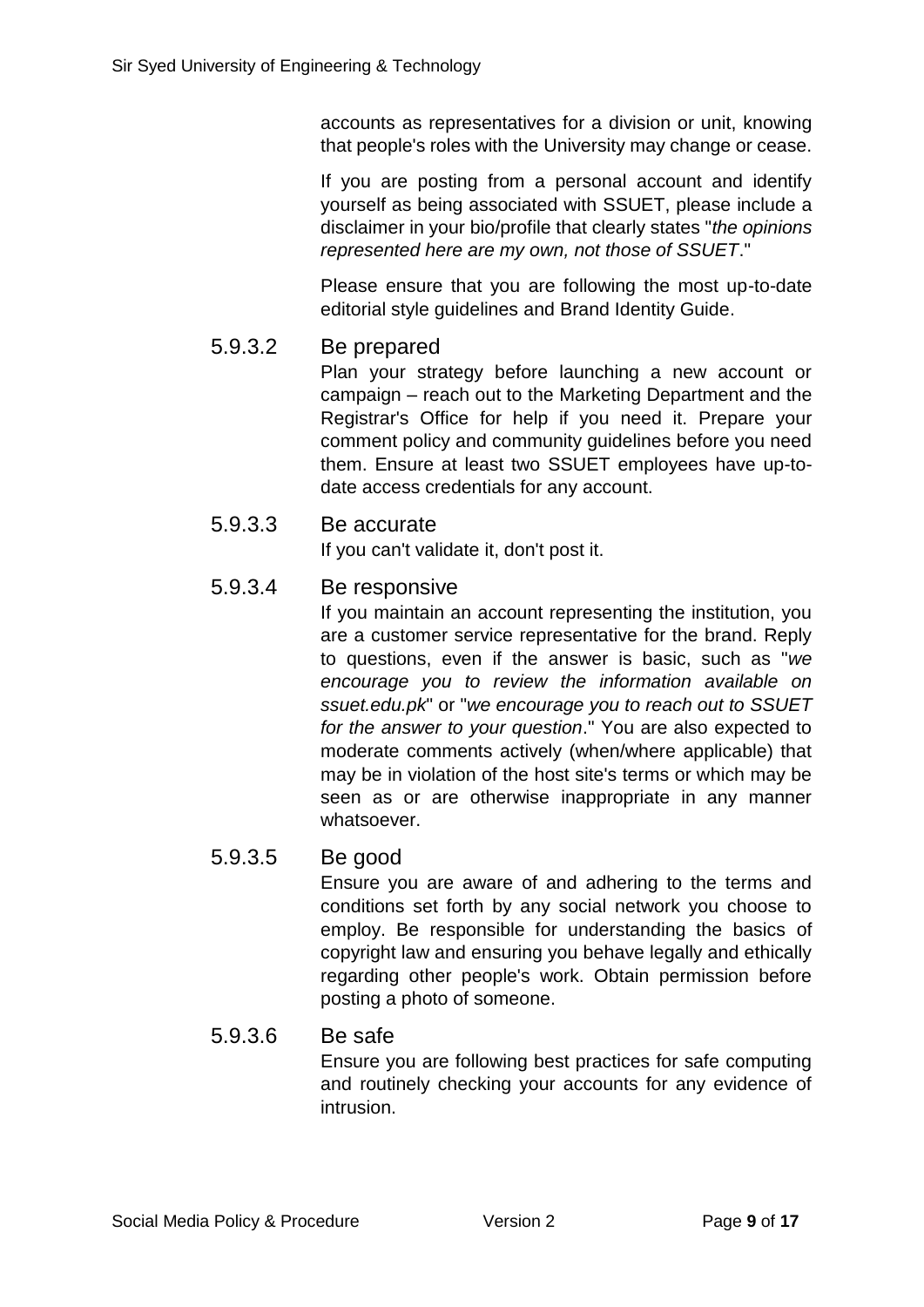### <span id="page-10-0"></span>5.9.3.7 Be data-driven

Don't "spray and pray." Social networks provide valuable data related to the things you share. Make a plan and regularly review your successes and failures to advance your efforts.

<span id="page-10-1"></span>5.9.3.8 Ask for help If you are unsure about a post's appropriateness or find yourself on the receiving end of abuse, threats, or other redflag behaviour, bring your concerns to the Registrar's Office and the Marketing Department immediately.

#### <span id="page-10-2"></span>5.9.3.9 Groups, Pages, Blogs, and other Social Media All Blogs, Websites, Pages, and Groups associated with or about SSUET and being managed by SSUET personnel on any digital platform must be listed with/and approved by the University. Until such time as the existing page/site has been approved, the site MUST be suspended.

All content on these sites/pages must conform to all sections in this policy, and the Student, Faculty and Staff Handbooks.

A university nominated moderator with admin rights MUST be given access to the page/site

## <span id="page-10-3"></span>5.9.3.10 Be Honest and Loyal

You are prohibited from sharing any information/post/media that is misrepresenting/misleading or content that defames the University in any way or form.

## <span id="page-10-4"></span>**6 Prohibitions**

Prohibited activities involving SSUET information systems are found in the following non-exhaustive list. Additional detail and clarity, where appropriate, appear in subsections after the list.

- a) Individuals must not share passwords or other access information or devices or otherwise authorize any third party to access or use SSUET information systems on their behalf.
- b) Individuals must not engage in unlawful or illegal activity nor activity in violation of SSUET policy.
- c) Individuals must not engage in any unauthorized access or unauthorized use of SSUET information systems.
- d) Individuals must not use SSUET information systems to breach or violate confidentiality obligations or privacy requirements, including collecting or harvesting confidential information.
- e) Individuals must not use SSUET information systems to misappropriate or violate the rights of any third party, including using SSUET information systems to store, receive, send, or make available materials protected by intellectual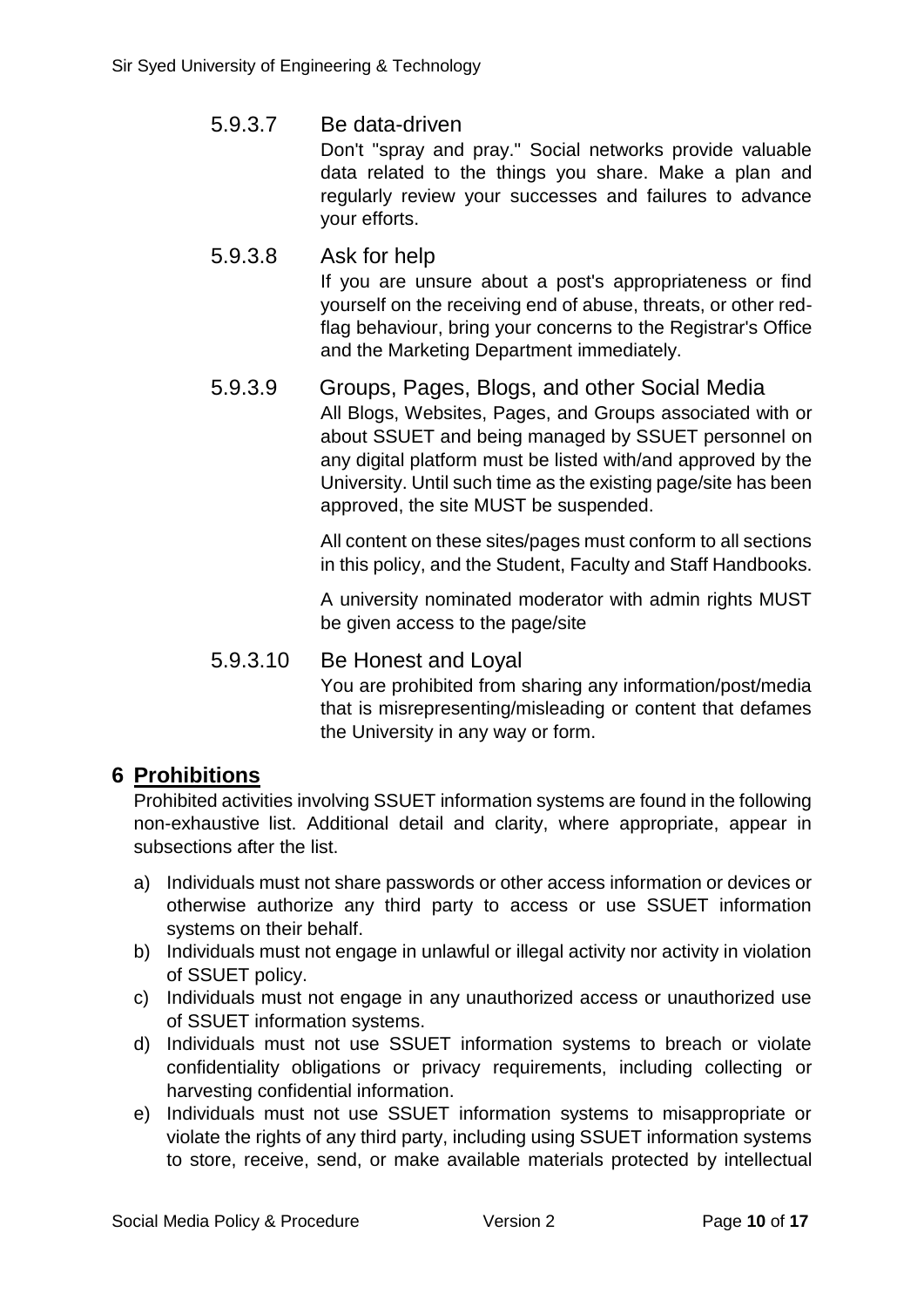property rights of third parties without the permission of the owner of the intellectual property rights, unless otherwise permitted by applicable law.

- f) Individuals must not damage, disrupt, tamper or interfere with, diminish, or render inaccessible or unusable SSUET information systems, SSUET's or others' equipment, software, data, communications, or use of SSUET information systems, or attempt to do so, or encourage or assist others to do so.
- g) Individuals must not initiate a denial of service attack from or against SSUET information systems or release a virus, Trojan horse, worm, or other malware or spyware from or against SSUET information systems.
- h) Individuals must not use SSUET information systems to engage in fraudulent activity nor to perpetrate a hoax or engage in phishing schemes or forgery or other similar falsification or manipulation of data.
- i) Individuals must not use SSUET information systems to abuse, harass, stalk, threaten, cyberbully, unlawfully discriminate against, or otherwise violate the rights of others nor to libel or defame others.
- j) Individuals must not resell or charge others for SSUET information systems, either directly or indirectly, except as authorized by SSUET.
- k) Individuals must not take any action that encourages or assists others in engaging in any acts prohibited under this policy (including providing others with the ability to access data or resources they should not be able to access).
- l) Individuals must not use SSUET information systems to misrepresent their identity or impersonate any person.
- m) Individuals must not use SSUET information systems to participate in pyramid schemes or chain letters.
- n) Individuals must not use SSUET information systems for commercial purposes that are unrelated to SSUET in an official way.

#### <span id="page-11-0"></span>6.1 Conduct and Misbehavior

The tenets of cyber citizenship are founded in the tenets of ordinary citizenship. Standards of behaviour for the SSUET community apply both to real-world actions and to those committed in a cyber context.

No individual may use SSUET information systems to violate SSUET policy or the law. Cyberbullying is still bullying. Online snooping is still an invasion of privacy. Neither the unique abilities nor the sense of anonymity possible online empowers individuals to misbehave.

#### <span id="page-11-1"></span>6.2 Unauthorized Access

All use of SSUET information systems must be authorized. Except for those cases where the information systems are intended for general public use (e.g., SSUET's web presence), the authorization must be explicit.

No individual may use SSUET information systems without authorization, nor may SSUET information systems to be used to access the information systems of others in unauthorized ways. This prohibition is not limited to just the information system itself; it extends to the information stored on, processed by, or transmitted to or from the information system as well.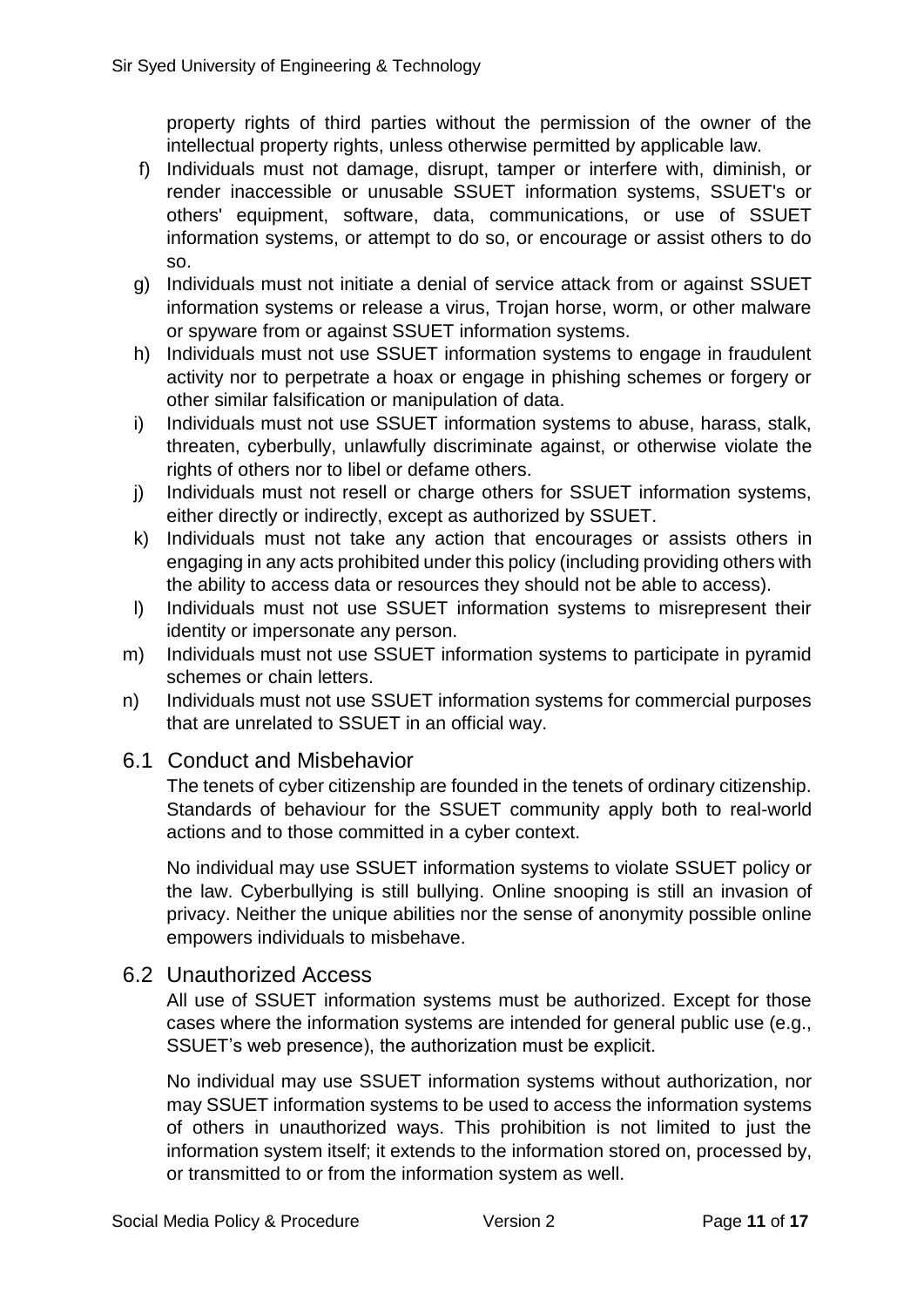The absence of effective access control may not be interpreted as authorization to access a system or resource. Individuals must not attempt to circumvent any access control, and they must not examine, alter, copy, nor delete information resources without a reasonable expectation that permission to access the resource was intended.

#### <span id="page-12-0"></span>6.2.1 Privileged Access

Staff personnel with responsibilities for the maintenance, operation, and administration of SSUET information systems may be granted special privileges needed to perform their job responsibilities.

Individuals with special privileges may use them only to the extent necessary to perform the duties of their position reasonably.

No one may exploit a special privilege or ability to monitor the activities of any individual or group in their use of SSUET information resources, to intercept information in transit, nor to examine, alter, copy, or delete information resources belonging to other authorized users except where explicitly authorized according to this policy.

#### <span id="page-12-1"></span>6.3 Intellectual Property

Intellectual property is a fundamental asset for any university. SSUET requires its property rights in research results, inventions, course design, and all other results of scholarly pursuit be respected and not be infringed in any manner whatsoever. To complement this requirement, SSUET requires that the intellectual property rights of others be respected as well.

Intellectual property rights most commonly fall under copyright, patent, trademark, or non-disclosure agreement, but regardless of the protection, SSUET information systems must not be used to infringe on the intellectual property rights of others.

#### <span id="page-12-2"></span>6.3.1 Copyright

Copyright applies to certain forms of creative works such as literary and artistic production. Included under copyright protection are books, maps, reports, and other publications, and also such things as sound recordings, films, photographs, software, and architectural works. Copyright includes the right to reproduce, distribute, publish (which is interpreted broadly to include perform or display), and create derivative works of the original. The rights granted to the copyright holder are exclusive, but they are not absolute. The rights are exclusive in the sense that others are prohibited from using the work without the holder's permission, but they are not absolute because there are limitations and exceptions, most notably under the principle of Fair Use.

The use of material protected by copyright requires either the copyright holder's permission or an exemption under Fair Use.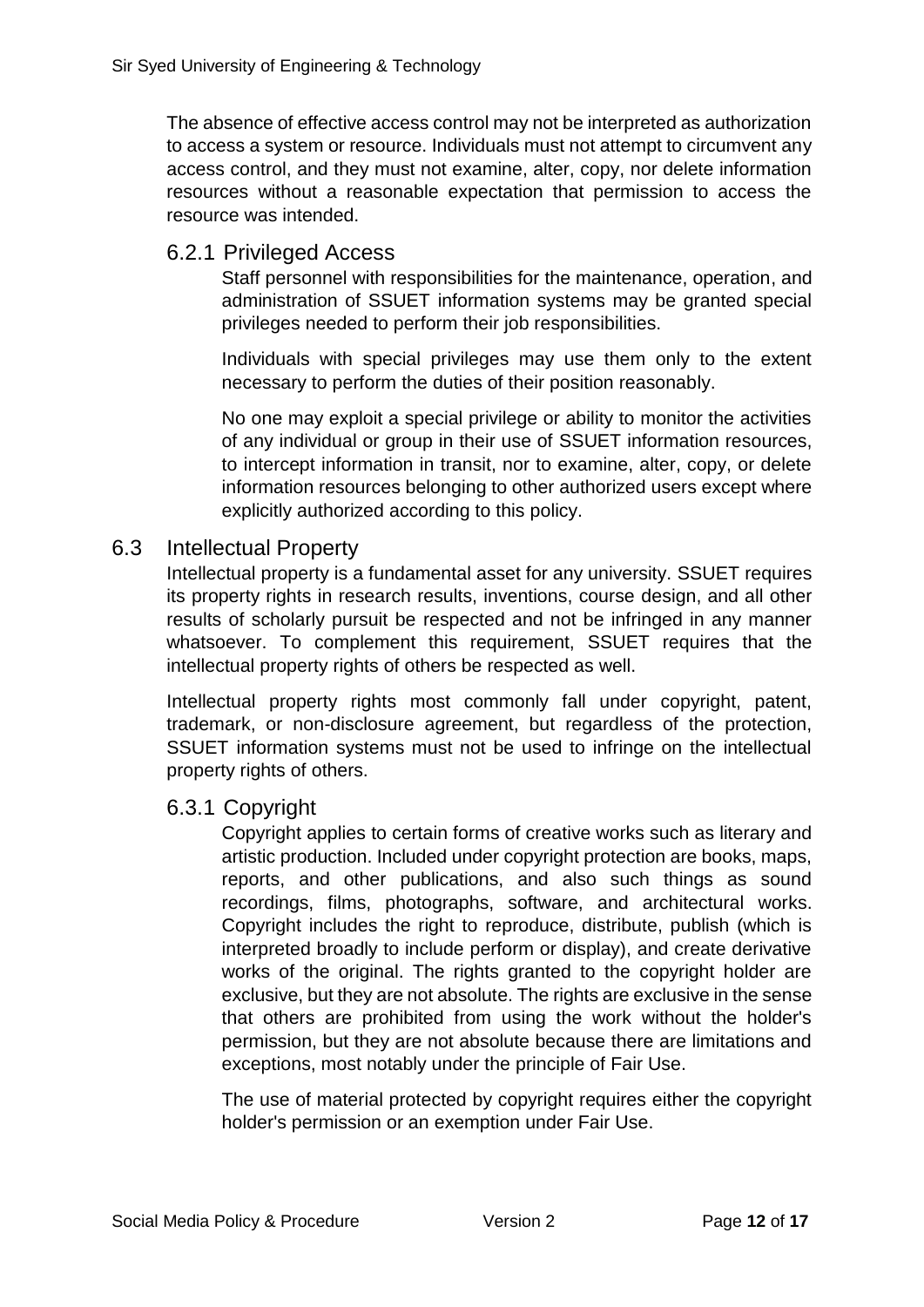#### <span id="page-13-0"></span>6.3.2 Software

Software falls under copyright, but distribution is typically not by the sale of copies of the work. Instead, the software is licensed for use under a set of terms and conditions. Software products must not be installed or used on SSUET information systems unless they are properly licensed for the purpose.

Special caution is required for products available in "personal use" or "trial" versions. Personal- use editions are often restricted to noncommercial use by an individual on personally-owned equipment at home. The software of this sort must not be used on SSUET information systems.

Trial versions may forbid any sort of production use. The trial version is intended for evaluating the software product for some purpose, not for conducting the business of the organization. Trial-version software must not be used on SSUET information systems for other than the permitted purpose.

#### <span id="page-13-1"></span>6.3.3 Entertainment

The intellectual property of the entertainment industry (e.g., music, television, motion picture) falls under copyright. However, the ease with which digital copies of material can be made and then distributed without regard to the copyright holder's intention has made intellectual property "piracy" an especially acute problem for the entertainment industry.

The entertainment industry has been aggressive in defending its rights. On occasion, this has led to lawsuits seeking substantial sums of money in damages for copyright infringement. Individuals should be aware that the legal consequences for piracy rest on the individual, not the University. SSUET shall not be responsible or liable, whether directly or indirectly, for legal action or in damages or in any other way whatsoever for such breaches/piracy

#### <span id="page-13-2"></span>6.4Personal Use

Personal use of SSUET information systems falls outside of their general purpose. Personal use is generally not allowed except:

- (1) where the activity is incidental in nature, both in terms of resource consumption and the financial value of the activity
- (2) does not impede the legitimate activities of others using SSUET information systems
- (3) does not interfere with employee work responsibilities
- (4) is consistent with community standards and all other SSUET policies.

Personal use for the benefit of any commercial third party is prohibited, as is facilitating access for a third party to SSUET information systems for which the third party would not otherwise have authorized access.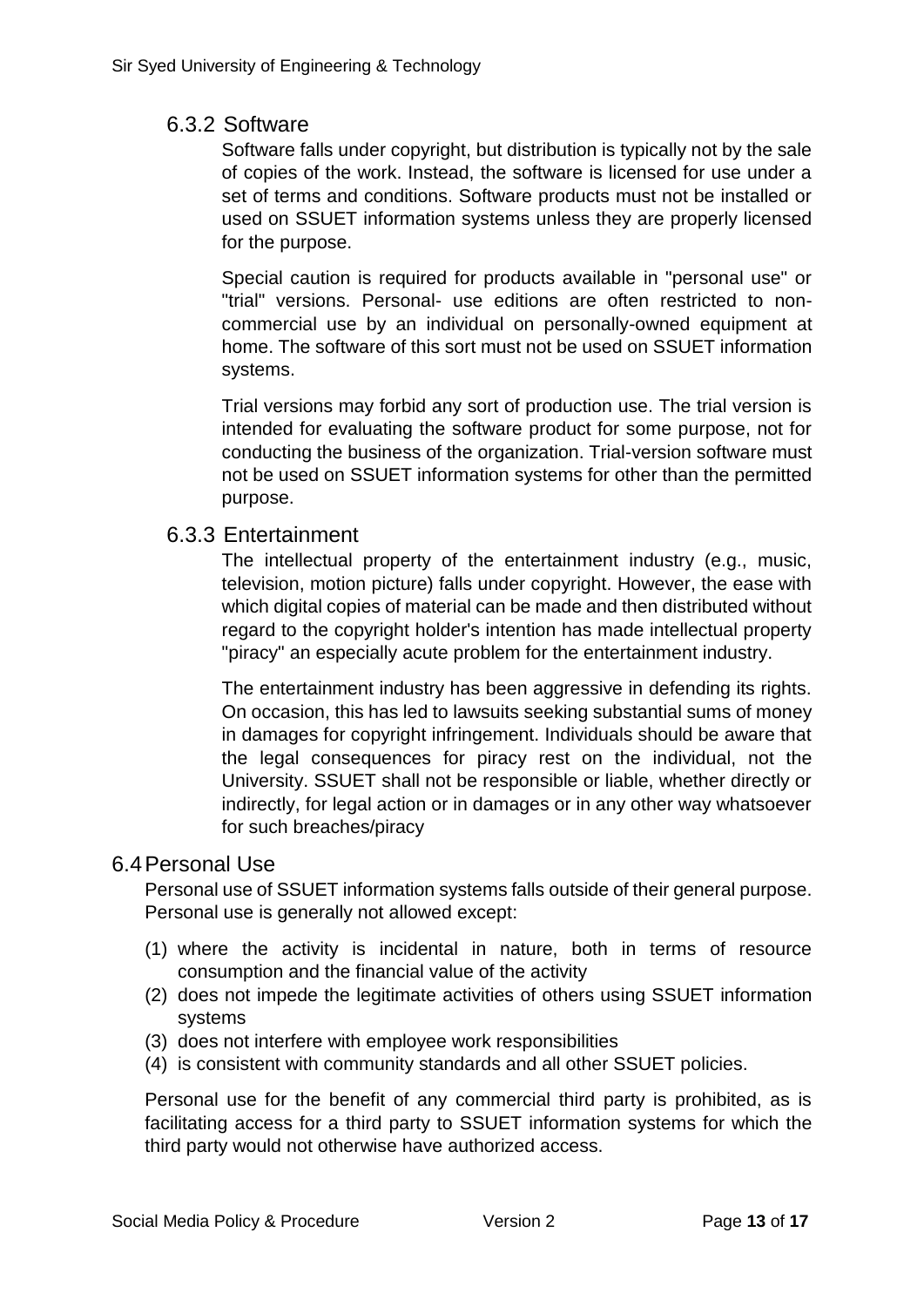Special exemptions may be granted for activities deemed aligned with SSUET's interests. Director IT has the authority to grant exemptions.

#### <span id="page-14-0"></span>6.5Misrepresentation

No one may use electronic communication, including its various forms as social media, in an attempt to impersonate another person or otherwise misrepresent oneself to others. Although there are instances in which anonymous communication (or communication under a fictitious identity with no intent to deceive) is acceptable, it is generally advisable to identify oneself accurately.

## <span id="page-14-1"></span>**7 Personal Devices**

While SSUET grants its Students, Faculty and Staff permission to use their smartphones, tablets, and laptops at the University for their convenience, SSUET reserves the right to revoke this privilege if users do not abide by the policies and procedures outlined below.

This policy is intended to protect the security and integrity of SSUET's data and technology infrastructure. Limited exceptions to the policy may occur due to variations in devices and platforms.

Specifically related to device security and measures against hacking/malware/spyware etc.

#### <span id="page-14-2"></span>7.1Acceptable Use

- The University defines acceptable business use as activities that directly or indirectly support the business of SSUET.
- The University defines acceptable personal use on university time as reasonable and limited personal communication or recreation, such as reading or playing.
- Employees are blocked from accessing certain websites during work hours/while connected to the corporate network at the University's discretion. Such websites include, but are not limited to…
- The devices' camera, video capabilities and sound recording are not disabled while on-site.
- Devices may not be used at any time to:
	- Store or transmit illicit access materials
	- Store or transmit proprietary information belonging to another company
	- **Harass others**
	- Engage in outside business activities
	- Etc.
- The following apps are allowed: (include a detailed list of apps, such as weather, productivity apps, Facebook, etc., which will be permitted)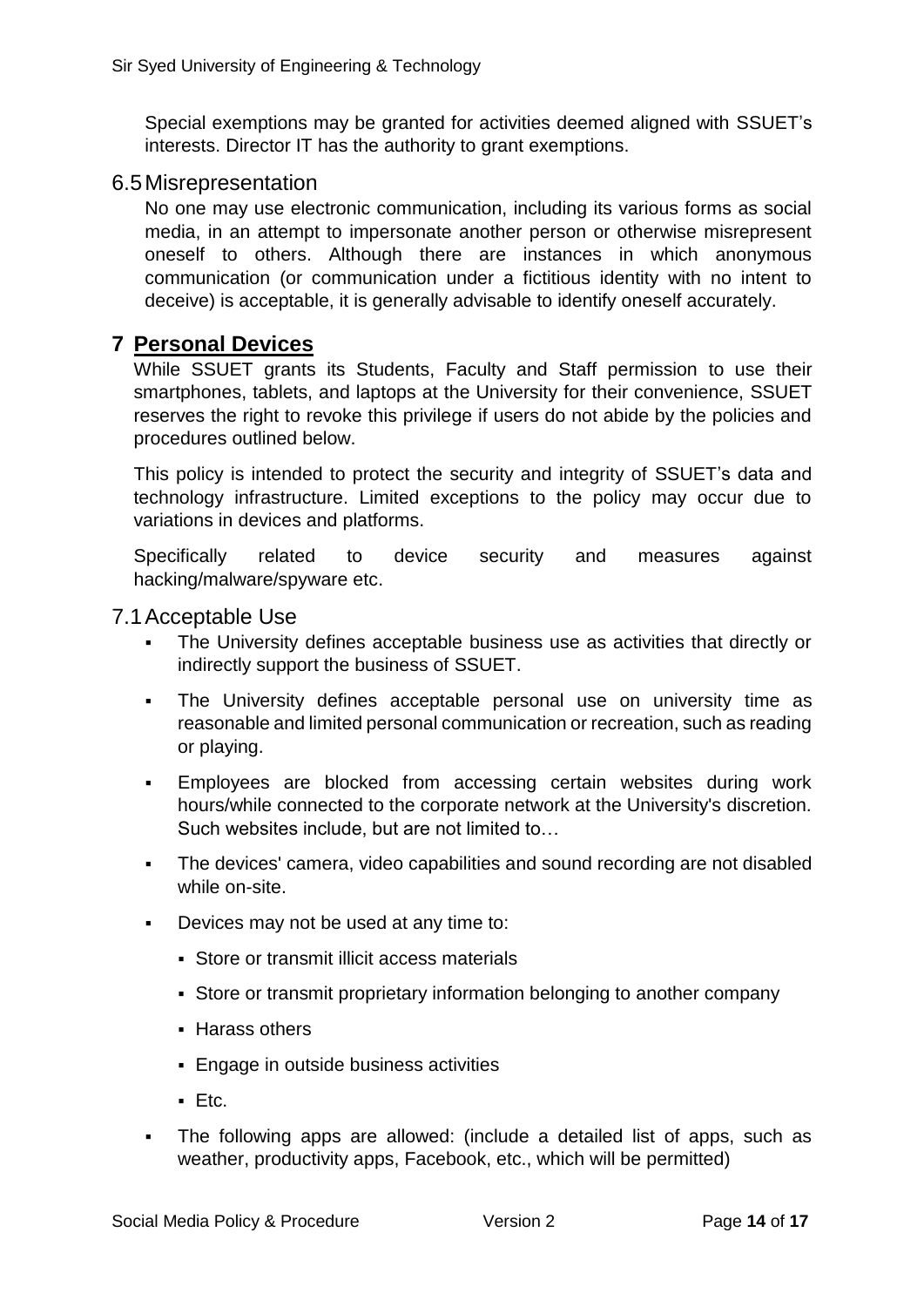- The following apps are not allowed: (apps not downloaded through iTunes or Google Play, VPN networks, etc.)
- Employees may use their mobile device to access the following universityowned resources: email, calendars, contacts, documents, etc.
- SSUET has a zero-tolerance policy for texting or emailing while driving, and only hands-free talking while driving is permitted.

#### <span id="page-15-0"></span>7.1.1 Devices and Support

- Smartphones, including iPhone, Android, Blackberry, and Windows phones, are allowed.
- Tablets including iPad and Android are allowed (the list should be as detailed as necessary, including models, operating systems, versions, etc.).
	- Connectivity issues are supported by IT; employees should/should not contact the device manufacturer or their carrier for the operating system or hardware-related problems.
- Devices must be presented to IT for proper job provisioning and configuration of standard apps, such as browsers, office productivity software, and security tools before they can access the network.

#### <span id="page-15-1"></span>7.1.2 Reimbursement

- The University will/will not reimburse the employee for a percentage of the cost of the device (include the amount of the University's contribution), or The University will contribute X amount of money toward the cost of the device.
- The University will a) pay the employee an allowance, b) cover the cost of the entire phone/data plan, c) pay half of the phone/data plan, etc.
- The University will/will not reimburse the employee for the following charges: roaming, plan overages, etc.

#### <span id="page-15-2"></span>7.1.3 Security

- To prevent unauthorized access, devices must be password protected using the device's features, and a strong password is required to access the university network.
- The University's strong password policy is: Passwords must be at least six characters and a combination of upper- and lower-case letters, numbers, and symbols. Passwords will be rotated every 180 days, and the new password can't be one of 15 previous passwords.
- The device must lock itself with a password or PIN if it's idle for five minutes.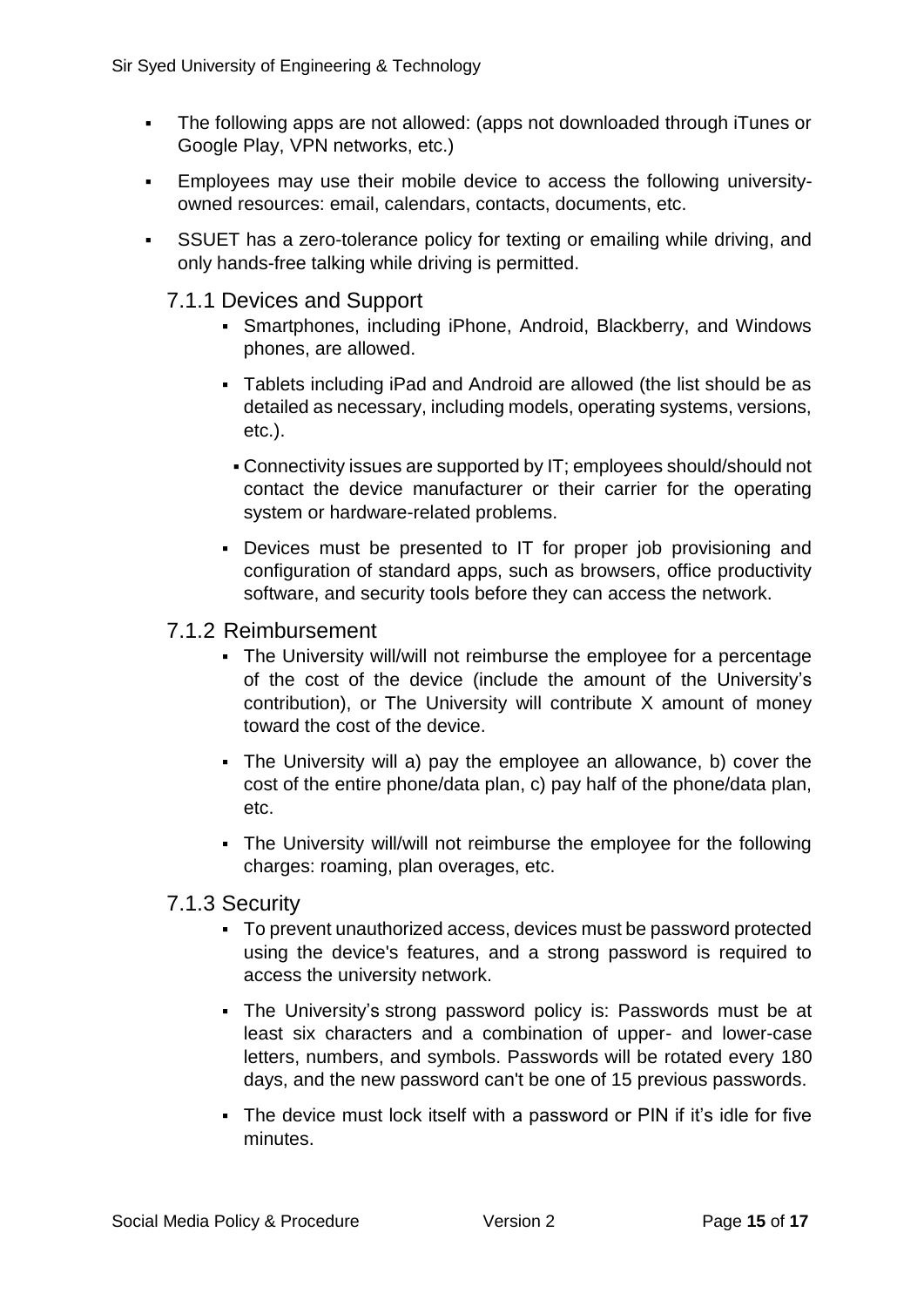- After five failed login attempts, the device will lock. Contact IT to regain access.
- Rooted (Android) or jailbroken (iOS) devices are strictly forbidden from accessing the network.
- Employees are automatically prevented from downloading, installing, and using any app that does not appear on the University's approved apps list.
- Smartphones and tablets that are not on the University's list of supported devices are/are not allowed to connect to the network.
- Smartphones and tablets belonging to employees that are for personal use only are/are not allowed to connect to the network.
- Employees' access to university data is limited based on user profiles defined by IT and automatically enforced.
- The employee's device may be remotely wiped if 1) the device is lost, 2) the employee terminates his or her employment, 3) IT detects a data or policy breach, a virus, or similar threat to the security of the University's data, and technology infrastructure.
- <span id="page-16-0"></span>7.1.4 Risks/Liabilities/Disclaimers
	- While IT will take every precaution to prevent the user's personal data from being lost in the event it must remote wipe a device; it is the user's responsibility to take additional precautions, such as backing up their data.
	- The University reserves the right to disconnect devices or disable services without notification.
	- Lost or stolen devices must be reported to the University within 24 hours. Employees are responsible for notifying their mobile carrier immediately upon loss of a device.
	- The employee is expected to use his or her devices ethically at all times and adhere to the University's acceptable use policy as outlined above.
	- The employee is personally liable for all costs associated with his or her device.
	- The employee assumes full liability for risks including, but not limited to, the partial or complete loss of University and personal data due to an operating system crash, errors, bugs, viruses, malware, and/or other software or hardware failures, or programming errors that render the device unusable.
	- SSUET reserves the right to take appropriate disciplinary action up to and including termination for non-compliance with this policy.